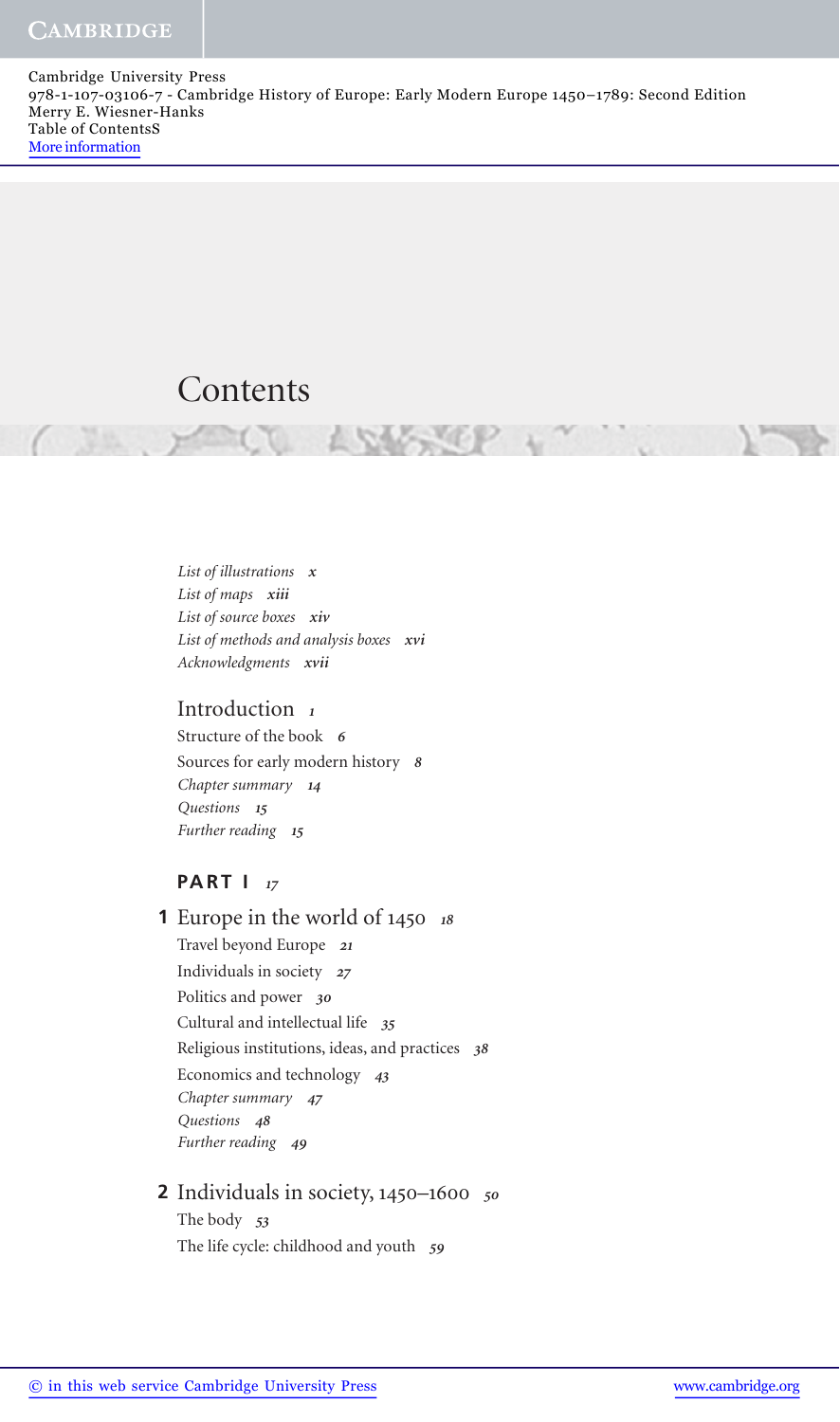#### **CAMBRIDGE**

Cambridge University Press 978-1-107-03106-7 - Cambridge History of Europe: Early Modern Europe 1450–1789: Second Edition Merry E. Wiesner-Hanks Table of ContentsS More information

#### **vi contents**

 The life cycle: sexuality *62* The life cycle: marriage *68* The life cycle: widowhood and old age *72* The life cycle: death *75* Family, kin, and community networks *78 Chapter summary 83 Questions 84 Further reading 84*

# Politics and power, 1450–1600 *<sup>86</sup>* **3**

 Military technology and organization *90* Standing armies and navies *94* Taxes, bureaucracies, and marital politics *97* The British Isles *99* France *103* Spain and Portugal *106* The Holy Roman Empire *113* The Ottoman Empire *116* Eastern and northern Europe *117* Italy *119* Power at the local level *121 Chapter summary 122 Questions 124*

*Further reading 124*

# Cultural and intellectual life, 1450–1600 *<sup>126</sup>* **4**

 Schools and education *129* Political theory *135* Humanism *138* Vernacular literature and drama *144* Music and art *149 Chapter summary 159 Questions 160 Further reading 160*

### Religious reform and consolidation, 1450–1600 *<sup>162</sup>* **5** The early Reformation *166*

The Reformation in England *172*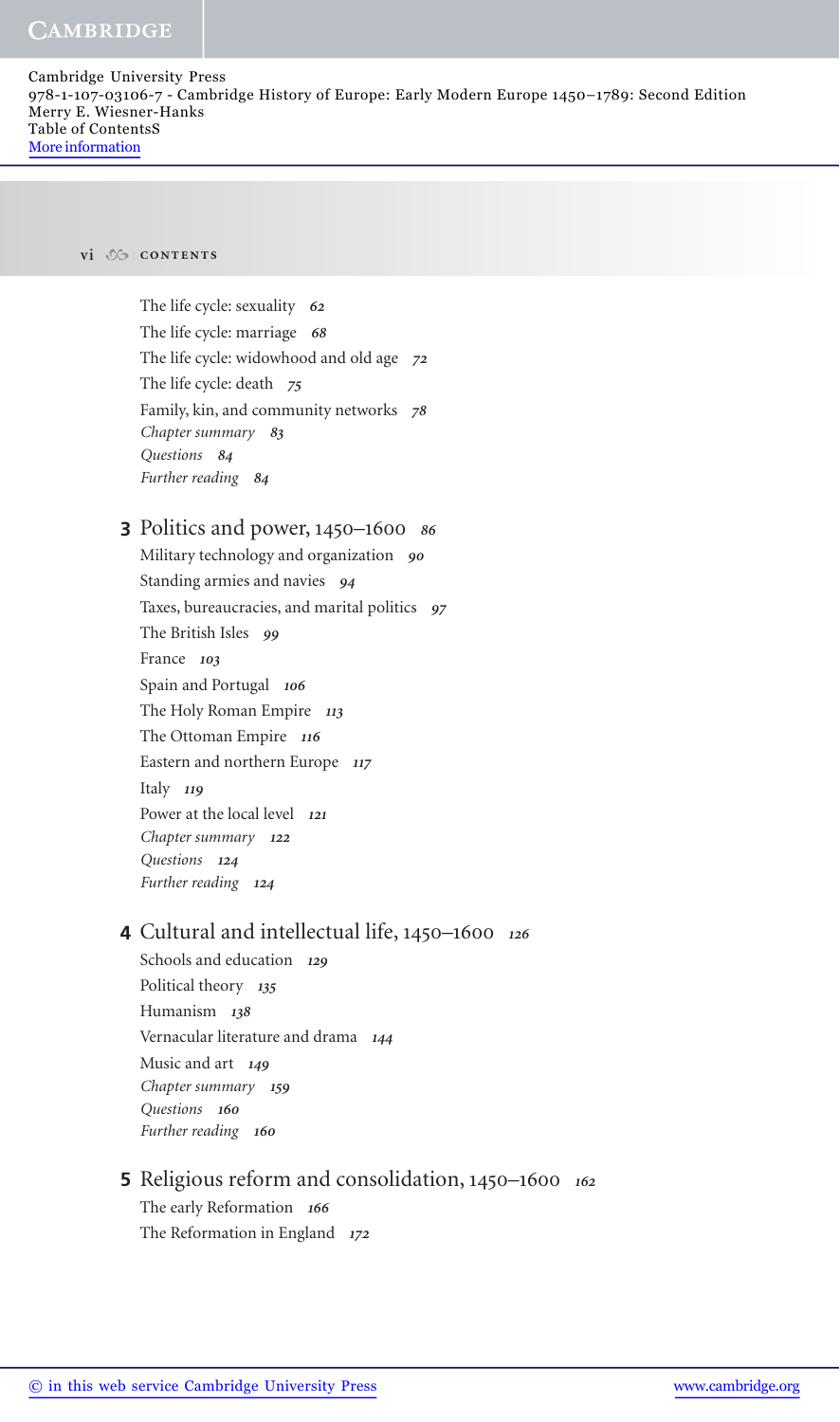#### **CAMBRIDGE**

Cambridge University Press 978-1-107-03106-7 - Cambridge History of Europe: Early Modern Europe 1450–1789: Second Edition Merry E. Wiesner-Hanks Table of ContentsS More information

**contents vii**

 The radical Reformation *174* Social change and the Reformation *178* Religious wars *180* Calvinism *183* The Catholic Reformation *186* Later religious wars *192 Chapter summary 196 Questions 197 Further reading 198*

# Economics and technology, 1450–1600 *<sup>200</sup>* **6**

 Capitalism, economic theory, and population growth *203* Late medieval agriculture *206* Rural developments in western Europe *210* Neo-serfdom and slavery in eastern Europe *213* Mining and metallurgy *216* Cloth and commerce *217* Banking and money-lending *220* Urban life *224* Poverty and crime *228 Chapter summary 233 Questions 234 Further reading 234*

# Europe in the world, 1450–1600 *<sup>236</sup>* **7**

 Indian Ocean connections *241* Chinese and Portuguese voyages *243* Columbus's background and voyages *245* Early voyagers after Columbus *249* Europeans in Asia: merchants and missionaries *254* Europeans in Africa: slavers and sugar growers *258* Europeans in the Americas: conquerors and miners *263* Global connections and the Columbian exchange *267 Chapter summary 272 Part summary,* 1450–1600 *273 Questions 274 Further reading 275*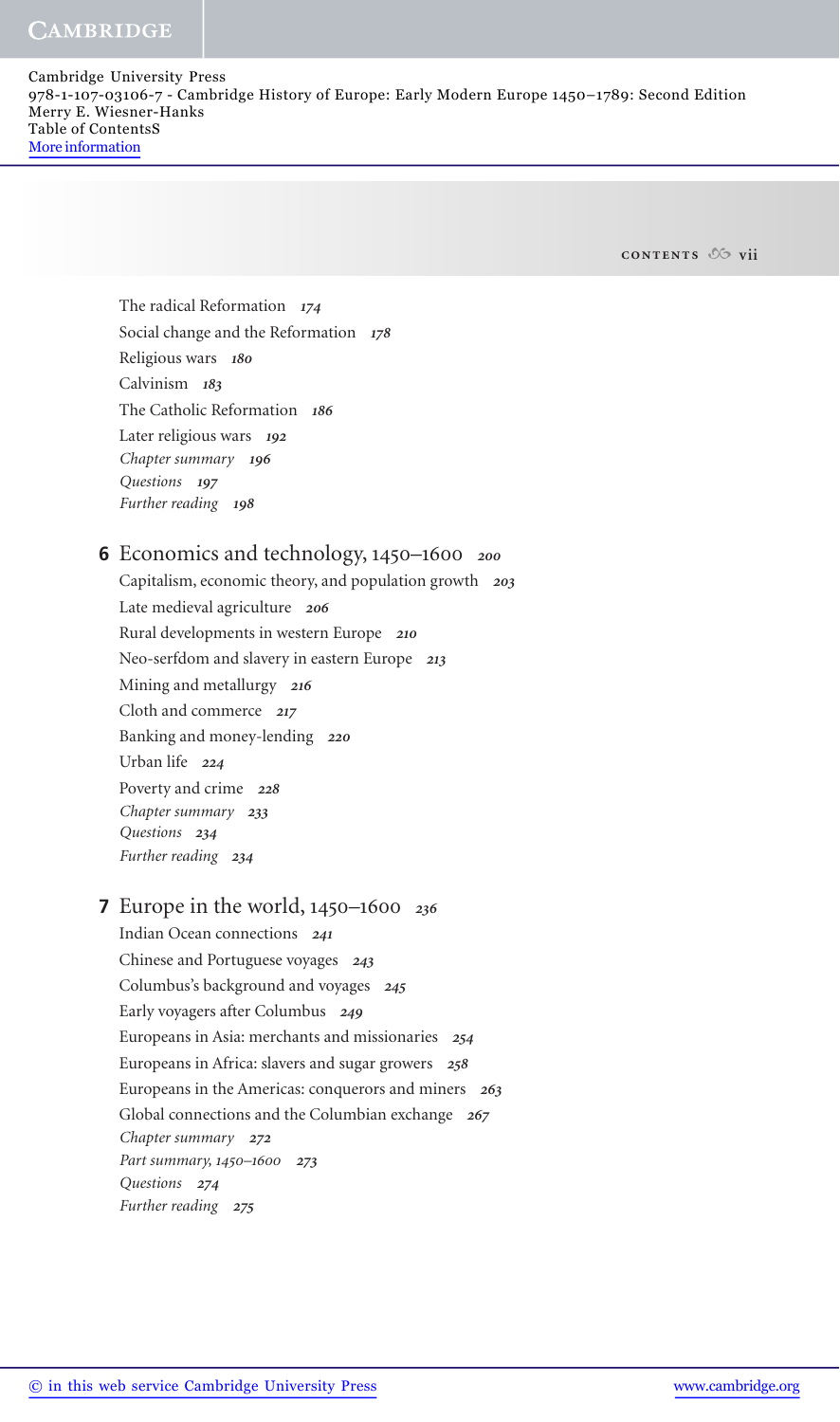**viii contents**

### **PART II** *277*

| <b>8</b> Individuals in society, $1600-1789$ 279           |
|------------------------------------------------------------|
| The social body: orders and classes 281                    |
| The writing body: letters and diaries 288                  |
| The inner body: emotions and passions 292                  |
| The studied body: anatomy and medical theory 295           |
|                                                            |
| The treated body: medicine and public health 298           |
| The reproducing body: childbirth and contraception 302     |
| The deviant body: sex crimes and scandals 304              |
| Chapter summary 310<br>Questions 311                       |
| Further reading 312                                        |
|                                                            |
| <b>9</b> Politics and power, $1600-1789$ 314               |
| Absolutism in theory and practice 317                      |
| Warfare and alliances 321                                  |
| France 328                                                 |
| Spain and Portugal 335                                     |
| The British Isles 338                                      |
| The Dutch Republic 344                                     |
| The Ottoman Empire 347                                     |
| Hapsburg lands 349                                         |
| Brandenburg-Prussia 351                                    |
| Sweden and Poland 352                                      |
| Russia 356                                                 |
| Enlightened rulers 358                                     |
| Chapter summary 360                                        |
| Questions 361                                              |
| Further reading 361                                        |
| <b>10</b> Cultural and intellectual life, 1600–1789<br>364 |
| Learned societies, salons, and newspapers 368              |
| Ancient authorities and new methods in science 373         |
| The revolution in astronomy $376$                          |
| Mathematics, motion, and the mind of God 378               |
| Reason, knowledge, and property 381                        |
| Natural rights and their limits in the Enlightenment 383   |
| Literature and drama 389                                   |
| Art and architecture<br>393                                |
|                                                            |